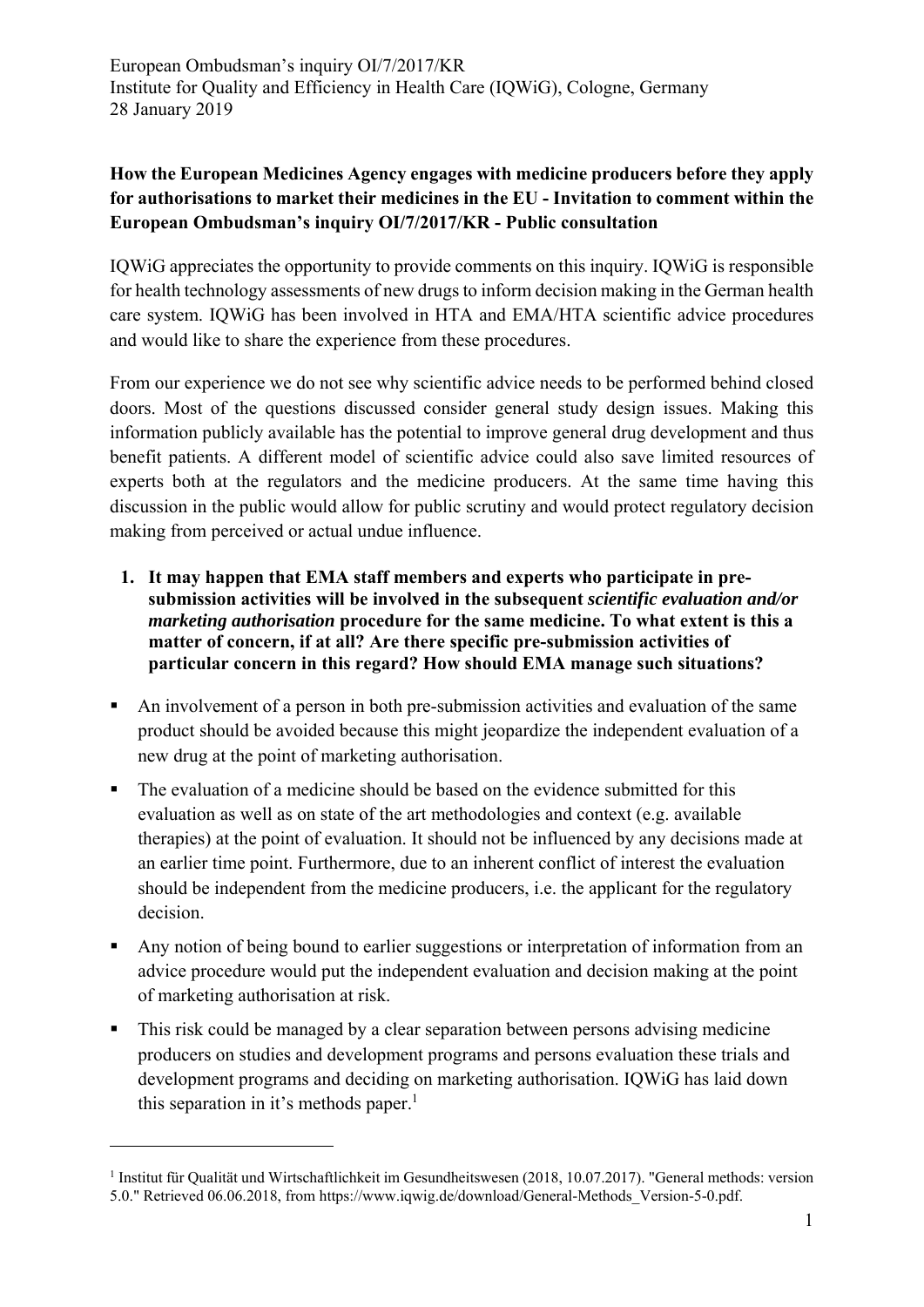- **2. Should EMA allow experts from national authorities, who have previously provided scientific advice at national level on a particular medicine, to be involved in EMA's scientific evaluation of the same medicine?**
- The involvement of experts having provided scientific advice at national level in international scientific evaluation is problematic for the same reasons as described in Question 1.
- **3. What precautionary measures should EMA take to ensure that information and views provided by its staff members and experts in the context of pre-submission activities are not, in practice, considered as a "binding" pre-evaluation of data used to support a subsequent application for authorisation?**
- It seems difficult to ensure that persons involved in scientific advice consider their own advice and interpretation of information at the point of advice as absolutely non-binding. Therefore, there should be a separation between persons involved in advice and evaluation (please see Question 1).
- We would like to point out that even a report on EMA/HTA parallel scientific advice suggests that in a future concept of this activity the advice should indeed not be legally binding but should be considered "scientifically binding".<sup>2</sup> This has been the outcome of a workshop at EMA on the topic and highlights possible pressures put not only on persons involved in both advice and evaluation but also on the regulators generally. This is specifically critical because according to our experience medicine producers use scientific advice procedures to "negotiate" the level of evidence to be generated in a drug development programme.
	- 4. **Is the way in which EMA engages with medicine developers in pre-submission activities sufficiently transparent? If you believe that greater transparency in pre-submission activities is necessary, how might greater transparency affect: i. EMA's operations (for example the efficiency of its procedures, or its ability to engage with medicine developers) and ii. medicine developers?**
- EMA's engagement with medicine developers is not sufficiently transparent. So far only very limited information (like the number of procedures) is available. There is no information on the content of the advice available in the public domain.
- The lack of transparency of EMA scientific advice has been problematic in German HTA procedures. There have been a number of cases, where medicine developers stated that specific study design features criticised in the discussion during the HTA, had been based

<sup>&</sup>lt;sup>2</sup> EMA Human Medicines Research and Development Support Division; 23 March 2016; EMA/695874/2015; Report of the pilot on parallel regulatory-health technology assessment scientific advice; https://www.ema.europa.eu/documents/report/report-pilot-parallel-regulatory-health-technology-assessmentscientific-advice\_en.pdf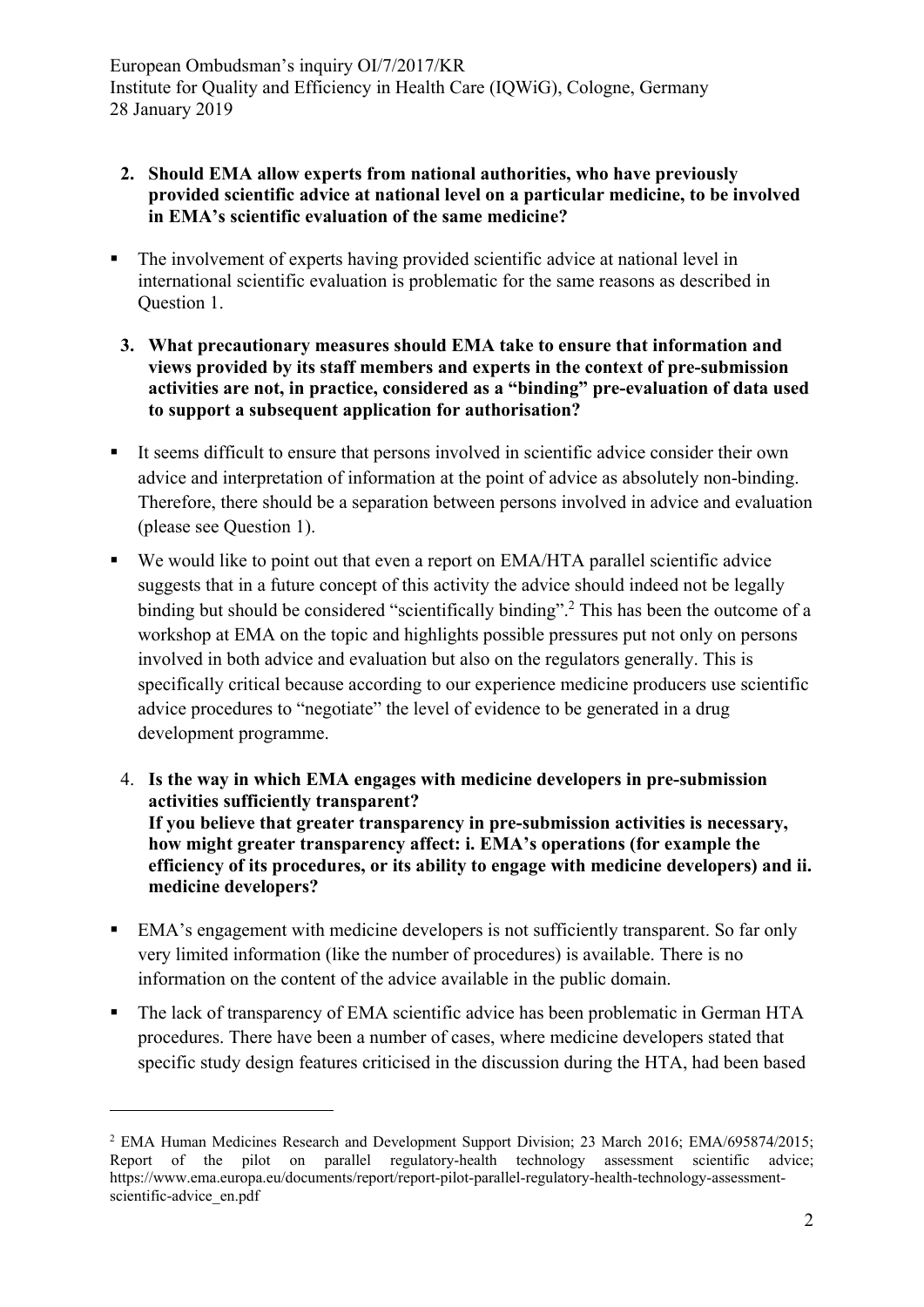on recommendations from regulatory scientific advice. Without transparent information on the regulatory scientific advice in the public domain, the participants of the HTA discussion do not have the possibility to assess this information.

- We cannot see how EMA's operations would be negatively affected by greater transparency. On the contrary, we feel that increased transparency would support EMA's position as an independent regulator.
- We also do not think that medicine producers would be negatively affected because of the mostly generic nature of the advice and the fact that most of the information on planned study programmes is available elsewhere. On the contrary, in general medicine producers could benefit from public information on EMA recommendations from scientific advice due to resource savings and timely information (please see Question 6). From our point of view, medicine developers could feel disadvantaged only when they would hope the advice procedure could result in decreased requirements or could somehow bind the regulator.
- **5. Is there a need, in particular, to enhance the transparency of scientific advice EMA provides to medicine developers? Would it, in your opinion, be useful or harmful, for example, if EMA:** 
	- **disclosed the names of the officials and experts involved in the procedures;**
	- **disclosed the questions posed in scientific advice procedures; and/or**
	- **made public comprehensive information on the advice given.**

**If you have other suggestions, for example regarding the timing of the publishing of information on scientific advice, please give details and the reasons for your suggestions.** 

- There is a need to enhance the transparency of scientific advice to medicine developers.
- Due to the lack of public information on the content of scientific advice, it is not possible to analyse if the aims of the procedure are met or if any disadvantages to regulatory decision making result from the procedure.
- From our point of view, the questions and comprehensive information on the advice given should be made publicly available. This might not only overcome the disadvantages of the current lack of transparency but would potentially even improve drug development as described in our answers to Question 6.
- Concerning the development of information on scientific advice content in a Q&A format as described in our answer to Question 7, this should be made publicly available continuously because this advice would then inform general drug development as timely as possible. This is specifically important in rapidly evolving areas. Any remaining individual scientific advice to medicine developers should be made publicly available at the point of marketing authorisation because once the drug is used by patients the complete basis of it's approval should be publicly available.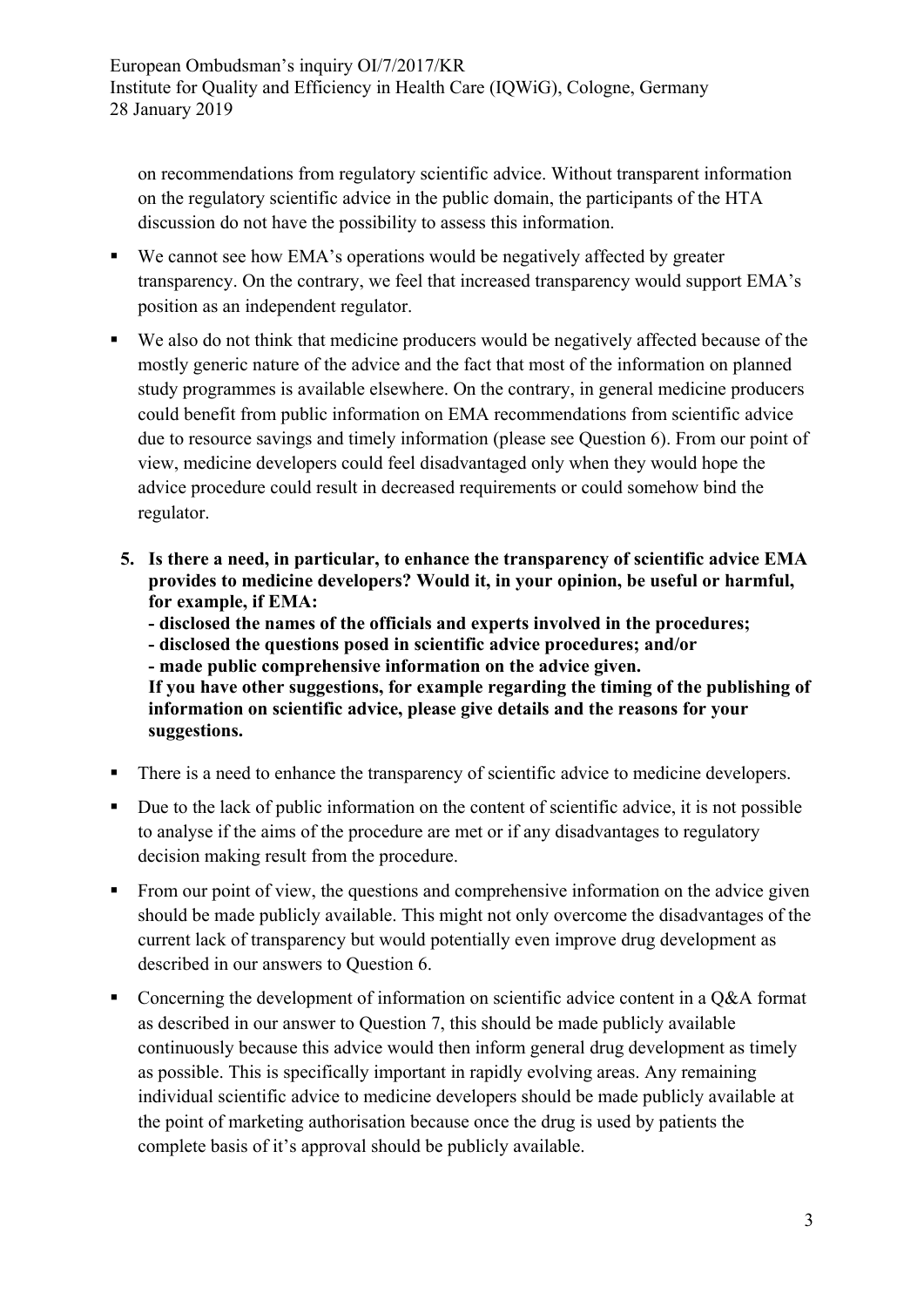## **6. What would the advantages and disadvantages be of making scientific advice, given to one medicine developer, available to all medicine developers?**

- The advantage would be that the outcomes of scientific advice would inform all medicine developers and therefore the overall drug development environment rather than individual companies. This would have a positive impact on the quality of drug development by supporting appropriate clinical trials not only by individual medicine developers but generally. It could result in clinical trial programs using sufficiently comparable (high quality) study designs and study outcomes to allow for the generation of additional knowledge by data synthesis across development programs for individual drugs.
- From the point of view of resources required for the scientific advice both at regulators and medicine developers, the public availability of advice outcomes should reduce the resources needed on both sides by avoiding repetitive discussion of similar questions. Our experience from both international and national HTA (/regulatory) scientific advice is that there is a repeated discussion of the same questions in advice procedures for different or even the same medicine developers. Avoiding this waste of resources might then also allow for better use of limited resources of experts.
- Public availability of scientific advice could also foster a general scientific debate about the best approaches to drug development in individual therapeutic areas.
- We do not see any disadvantages in making the outcomes (questions and answers) of scientific advice publicly available.

## **7. Should EMA be limited to providing scientific advice only on questions not already addressed in its clinical efficacy and safety guidelines?**

- There might be questions that are more specific than the content of clinical efficacy and safety guidelines. However, that does not mean that these questions can only be answered in individual confidential scientific advice procedures. Answers to more specific questions could be made publicly available in a Q&A format. This would be more transparent and would benefit a wider audience than an individual medicine producer. Any requests for scientific advice could be checked against the available Q&A content for a given indication and would only require new answers if not already covered. Such a procedure would require substantially less resources than the repeated individual scientific advice.
- According to our experience medicine producers repeatedly put forward the same questions (e.g. on the relevance of a specific endpoint in a given clinical indication). This gives the impression that these requests are not primarily aiming at solving open questions but possibly at building up pressure on regulatory decision making.